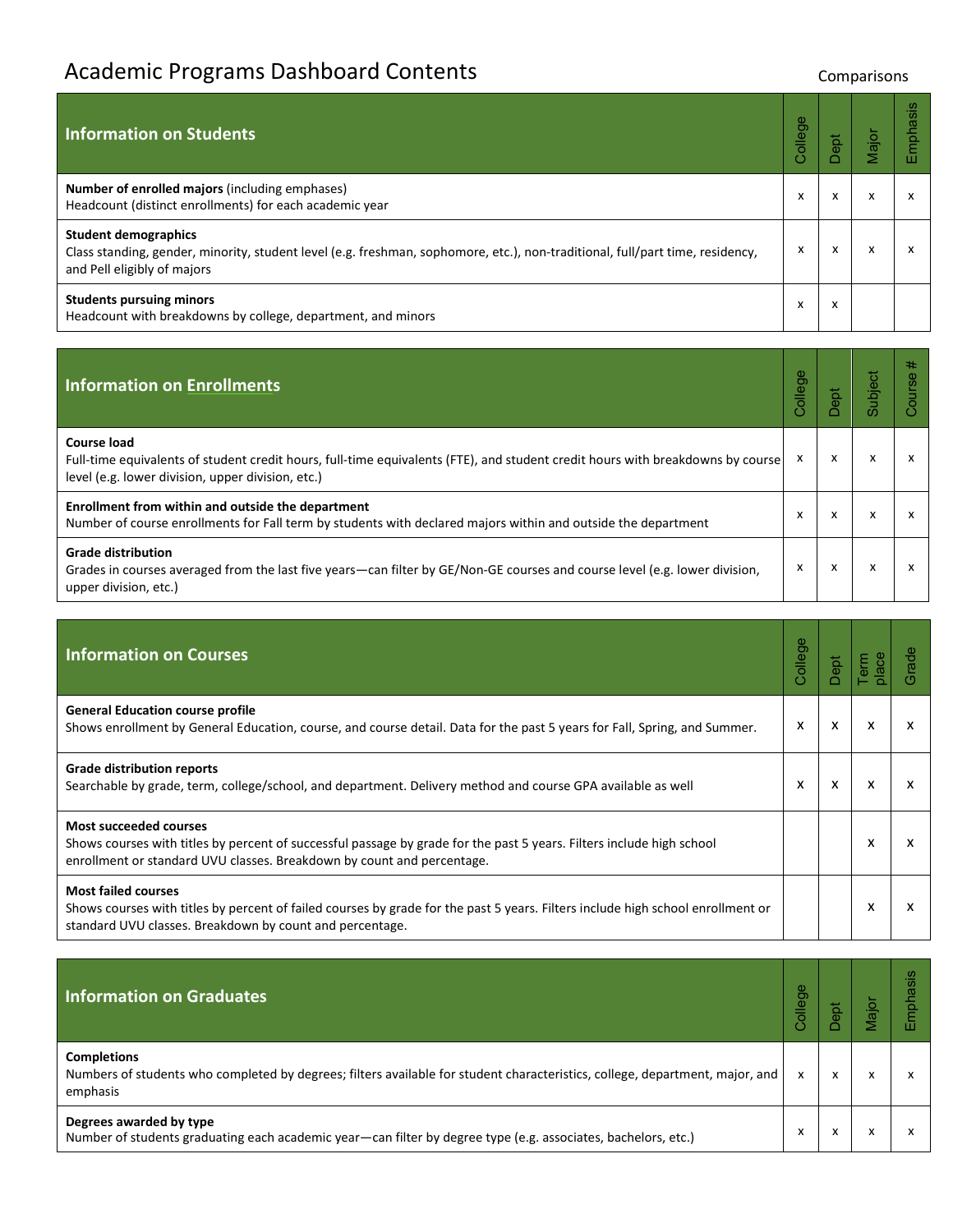| Number of years and terms to graduation, excess credits, age, race, and gender<br>Average terms or years to graduation, average excess credits, or average remedial credits for students graduating each<br>academic year with breakdowns by age at enrollment, degree level, minority status, Pell recipients, remedial credits taken,<br>and gender | x | x         |  |
|-------------------------------------------------------------------------------------------------------------------------------------------------------------------------------------------------------------------------------------------------------------------------------------------------------------------------------------------------------|---|-----------|--|
| Students' satisfaction, employment, and further education*<br>Responses from the Alumni Survey regarding overall UVU evaluation, employment status, and plans for continued<br>education-can filter by degree type                                                                                                                                    |   | ^         |  |
| Students enrolling at other institutions*<br>Number of students who graduated with a bachelor's degree (by their graduation year) and enrolled at any institution of<br>higher education following their UVU graduation date (regardless of the degree type or program)                                                                               | ᄉ | $\lambda$ |  |

| <b>Other information</b>                                                                                                                                                                                                                                                                   | olleg |   |
|--------------------------------------------------------------------------------------------------------------------------------------------------------------------------------------------------------------------------------------------------------------------------------------------|-------|---|
| <b>Faculty headcount and load</b><br>Faculty headcount, contract & adjunct FTE, instructional credit hours (ICH), ICH per full-time faculty, student credit hours (SCH), SCH per<br>full-time faculty, teaching FTE, and sections taught, with breakdowns by full-time and adjunct faculty |       |   |
| <b>Faculty by highest degree</b><br>Percentage of faculty by the highest degree they have obtained, with breakdowns by full-time tenured, full-time not tenured, and<br>adjunct faculty                                                                                                    |       | x |
| <b>Financial information</b><br>Annualized student FTE, total expenditures, and cost per FTE (expenditures/FTE)                                                                                                                                                                            |       |   |

\*Emphases and/or majors are not reported because there are too few respondents for some majors.

College

 $x \mid x$ 

Dept